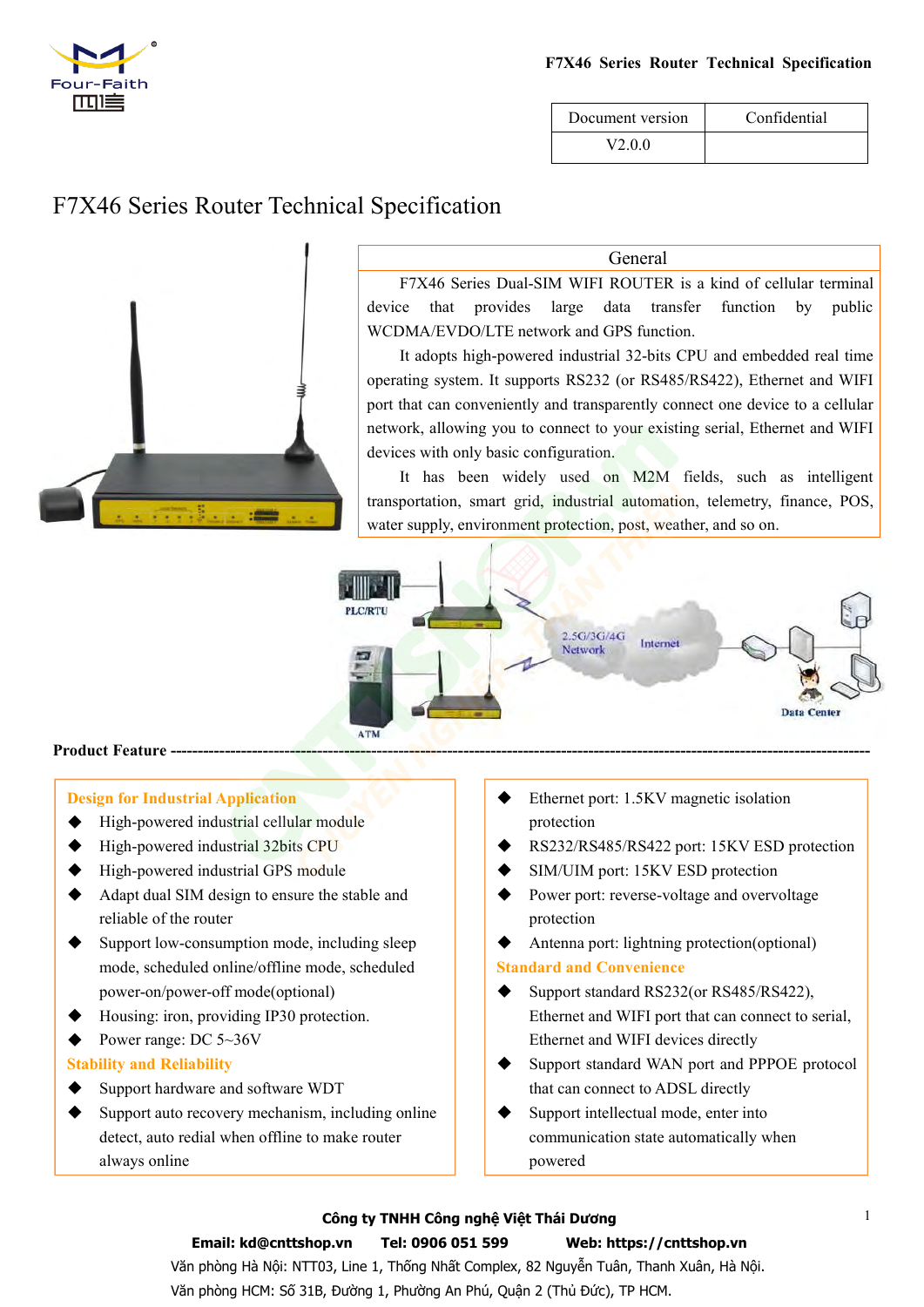- Provide management software for remote<br>
management<br>
→ Support several work modes<br>
→ Convenient configuration and maintenance interface<br>
→ Convenient configuration and maintenance interface<br>
→ WDS( management
- 
- ◆ Provide management software for remote<br>management<br>Support several work modes<br>Convenient configuration and maintenance interface<br>(WEB or CLI)<br>High-performance <table>\n<tbody>\n<tr>\n<th>•</th>\n<th>Provide management software for remote management</th>\n</tr>\n<tr>\n<td>•</td>\n<td>Support the GP management</td>\n</tr>\n<tr>\n<td>•</td>\n<td>Support the GPP</td>\n</tr>\n<tr>\n<td>•</td>\n<td>Support the GPP</td>\n</tr>\n<tr>\n<td>•</td>\n<td>WIFI support 8</td>\n</tr>\n<tr>\n<td>•</td>\n<td>CHAPTER I support 8</td>\n</tr>\n<tr>\n<td>•</td>\n<td>WDFI support 8</td>\n</tr>\n<tr>\n<td>•</td>\n<td>WDS(optional)</td>\n</tr>\n<tr>\n<td>•</td>\n<td>WIFI Provide management software for remote<br>
management<br>
Support several work modes<br>
Convenient configuration and maintenance interface<br>
(WEB or CLI)<br>
-**performance**<br>
Support master card and smart card double link<br>
switching f Support management<br>
Support several work modes<br>
Support several work modes<br>
Support several work modes<br>
∴<br>
Convenient configuration and maintenance interface<br>
© Support the GF<br>
MIFI support 8<br>
Mac, Repeat<br>
© WIFI support <table>\n<tbody>\n<tr>\n<th>•</th>\n<td>Provide management software for remote management</td>\n</tr>\n<tr>\n<td>•</td>\n<td>Supports several work modes</td>\n</tr>\n<tr>\n<td>•</td>\n<td>Supports several work modes</td>\n</tr>\n<tr>\n<td>•</td>\n<td>Output</td>\n<td>WIF1 support<br/>(WEB or CLI)</td>\n</tr>\n<tr>\n<td>•</td>\n<td>WDF1 support<br/>WDF1 support<br/>in the method</td>\n</tr>\n<tr>\n<td>•</td>\n<td>Supports</td>\n</tr>\n<tr>\n<td>•</td>\n<td>Supports</td>\n</tr>\n<tr>\n<td>•</td>\n<td>Supports</td>\n</tr>\ static ip, DHCP, L2TP, PPTP,PPPOE,3G/4G

# **High-performance**

- 
- Provide management software for remote<br>management<br>Support several work modes<br>Convenient configuration and maintenance interf<br>(WEB or CLI)<br>-**performance**<br>Support master card and smart card double link<br>switching function<br>Sup
- 
- Support management soliwate for emotion of the companison of the companison of the convenient configuration and maintenance interface<br>
Support double Support master card and smart card double link<br>
Support multiple WAN a management<br>
Support several work modes<br>
Convenient configuration and maintenance interface<br>
(WEB or CLI)<br>
-**performance**<br>
Support master card and smart card double link<br>
switching function<br>
Support multiple WAN access meth Support several work modes<br>
(WEB or CLI)<br>
High-performance<br>
Support master card and smart card double link<br>
Support multiple WAN access methods, including<br>
sure sure of the switching function<br>
Support multiple WAN access Convenient coninguration and maintenance interace<br>
(WEB or CLI)<br>
-**performance**<br>
Support master card and smart card double link<br>
switching function<br>
Support multiple WAN access methods, including<br>
static ip, DHCP, L2TP, PP WEB of CLI<br> **High-performance**<br>
Support master card and smart card double link<br>
switching function<br>
Support multiple WAN access methods, including<br>
Support static ip, DHCP, L2TP, PPTP,PPPOE,3G/4G<br>
Support double link backu -<br>
Periormance<br>
Support master card and smart card double link<br>
switching function<br>
Support multiple WAN access methods, including<br>
static ip, DHCP, L2TP, PPTP,PPPOE,3G/4G<br>
Support double link backup between LTE and<br>
WAN( Support master card and smart card double link<br>
switching function<br>
Support multiple WAN access methods, including<br>
SUPPORT Support double link backup between LTE and<br>
Support WAN(PPPOE, ADSL) (optional)<br>
Support VPN cli switching function<br>
Support multiple WAN access methods, including<br>
static ip, DHCP, L2TP, PPTP,PPPOE,3G/4G<br>
Support double link backup between LTE and<br>
WAN(PPPOE, ADSL) (optional)<br>
Support VPN client(PPTP, L2TP, OPENVPN, → Support multiple WAN access methods, including<br>static ip, DHCP, L2TP, PPTP,PPPOE,3G/4G<br>
→ Support double link backup between LTE and<br>
WAN(PPPOE, ADSL) (optional)<br>
→ Support VPN client(PPTP, L2TP, OPENVPN, IPSEC<br>
and GRE Support double link backup between LTE and<br>
Support double link backup between LTE and<br>
WAN(PPPOE, ADSL) (optional)<br>
Support VPN client(PPTP, L2TP, OPENVPN, IPSEC<br>
and GRE)(only for VPN version)<br>
FIGURE Support local and VERIVE WAN (PPPOE, ADSL) (optional)<br>
Support VPN client(PPTP, L2TP, OPENVPN, IPSEC<br>
and GRE)(only for VPN version)<br>
Support VPN server(PPTP, L2TP, OPENVPN,<br>
IDEX host, URL to the link speed sta<br>
Support VPN server(PPTP,
- 
- 
- 
- 
- 
- 
- **F7X46 Series Router Technical Specification**<br>  $\blacklozenge$  Support the GPS positioning function<br>  $\blacklozenge$  WIFI support 802.11b/g/n. support AP, client,<br>
Adhoc, Repeater, Repeater Bridge and<br>
WDS(optional) mode F7X46 Series Router Technical Specification<br>
◆ Support the GPS positioning function<br>
◆ WIFI support 802.11b/g/n. support AP, client,<br>
Adhoc, Repeater, Repeater Bridge and<br>
WDS(optional) mode<br>
◆ WIFI support WEP, WPA, WPA F7X46 Series Router Technical Specification<br>Support the GPS positioning function<br>WIFI support 802.11b/g/n. support AP, client,<br>Adhoc, Repeater, Repeater Bridge and<br>WDS(optional) mode<br>WIFI support WEP,WPA,WPA2<br>encryption,Su
- F7X46 Series Router Technical Specification<br>
Support the GPS positioning function<br>
WIFI support 802.11b/g/n. support AP, client,<br>
Adhoc, Repeater, Repeater Bridge and<br>
WDS(optional) mode<br>
WIFI support WEP,WPA,WPA2<br>
encrypt F7X46 Series Router Technical Specification<br>
◆ Support the GPS positioning function<br>
◆ WIFI support 802.11b/g/n. support AP, client,<br>
Adhoc, Repeater, Repeater Bridge and<br>
WDS(optional) mode<br>
◆ WIFI support WEP,WPA,WPA2<br> F7X46 Series Router Technical Specification<br>
Support the GPS positioning function<br>
WIFI support 802.11b/g/n. support AP, client,<br>
Adhoc, Repeater, Repeater Bridge and<br>
WDS(optional) mode<br>
WIFI support WEP,WPA,WPA2<br>
encrypt F7X46 Series Router Technical Specification<br>
Support the GPS positioning function<br>
WIFI support 802.11b/g/n. support AP, client,<br>
Adhoc, Repeater, Repeater Bridge and<br>
WDS(optional) mode<br>
WIFI support WEP,WPA,WPA2<br>
encrypt
- <ul>\n<li>Support the GPS positioning function</li>\n<li>WIFI support 802.11b/g/n. support AP, client, Adhoc, Repeater, Repeater Bridge and WDS(optional) mode</li>\n<li>WIFI support WEP, WPA, WPA2 encryption, Support RADIUS authentication and MAC address filter</li>\n<li>Support multi online trigger ways, including SMS, ring and data. Support link disconnection when timeout</li>\n<li>Support APN/VPDN</li>\n</ul> Support the GPS positioning function<br>WIFI support 802.11b/g/n. support AP, client,<br>Adhoc, Repeater, Repeater Bridge and<br>WDS(optional) mode<br>WIFI support WEP,WPA,WPA2<br>encryption,Support RADIUS authentication and<br>MAC address Support the GPS positioning function<br>WIFI support 802.11b/g/n. support AP, clien<br>Adhoc, Repeater, Repeater Bridge and<br>WDS(optional) mode<br>WIFI support WEP,WPA,WPA2<br>encryption,Support RADIUS authentication<br>MAC address filter
- 
- <ul>\n<li> support the GPS postuoning function</li>\n<li> WITH support 802.11b/g/n. support AP, client, Adhoc, Repeater, Repeater Bridge and WDS(optional) mode</li>\n<li> WITH support WEP, WPA, WPA2 encryption, Support RADIUS authentication and MAC address filter</li>\n<li> Support multi online trigger ways, including SMS, ring and data. Support link disconnection when timeout</li>\n<li> Support APN/VPDN Support DHCP server and client, firewall, NAT, DMZ host, URL block, QoS, traffic statistics, real time link speed statistics etc</li>\n</ul> VET support 802.110/g/n. support AP, chent,<br>Adhoc, Repeater, Repeater Bridge and<br>WDS(optional) mode<br>
→ WIFI support WEP,WPA,WPA2<br>
encryption,Support RADIUS authentication and<br>
MAC address filter<br>
→ Support multi online tr Adnoc, kepeater, kepeater Bridge and<br>
WDS(optional) mode<br>
WIFI support WEP,WPA,WPA2<br>
encryption,Support RADIUS authentication and<br>
MAC address filter<br>
Support multi online trigger ways, including<br>
SMS, ring and data. Suppo WIFI support WEP,WPA,WPA2<br>
encryption,Support RADIUS authentication and<br>
MAC address filter<br>
Support multi online trigger ways, including<br>
SMS, ring and data. Support link disconnection<br>
when timeout<br>
Support APN/VPDN<br>
Sup
- Full protocol support RADIUS authentication and<br>
MAC address filter<br>
⇒ Support multi online trigger ways, including<br>
SMS, ring and data. Support link disconnection<br>
when timeout<br>
⇒ Support APN/VPDN<br>
Support DHCP server an encryption, support KADIUS authentication and<br>
MAC address filter<br>
Support multi online trigger ways, including<br>
SMS, ring and data. Support link disconnection<br>
when timeout<br>
Support APN/VPDN<br>
Support DHCP server and clien MAC address niter<br>
Support multi online trigger ways, including<br>
SMS, ring and data. Support link disconnection<br>
when timeout<br>
Support APN/VPDN<br>
Support DHCP server and client, firewall, NAT,<br>
DMZ host , URL block, QoS, tt Support multi online trigger ways, including<br>
SMS, ring and data. Support link disconnection<br>
when timeout<br>
Support APN/VPDN<br>
Support DHCP server and client, firewall, NAT,<br>
DMZ host, URL block, QoS, ttraff, statistics, re SMS, Fing and data. Support link disconnection<br>when timeout<br>
Support APN/VPDN<br>
Support DHCP server and client, firewall, NAT,<br>
DMZ host, URL block, QoS, ttraff, statistics, real<br>
time link speed statistics etc<br>
Full protoc
- Offline,etc

|                                                   | and GRE)(only for VPN version)                                               | time link speed statistics etc               |  |
|---------------------------------------------------|------------------------------------------------------------------------------|----------------------------------------------|--|
| Support VPN server(PPTP, L2TP, OPENVPN,           |                                                                              | Full protocol support, such as TCP/IP, UDP,  |  |
| IPSEC and GRE)(only for VPN version)              |                                                                              | ICMP, SMTP(optional), HTTP, POP3(optional),  |  |
| Support local and remote firmware upgrade, import |                                                                              | OICQ(optional), TELNET, FTP(optional),       |  |
| and export configure file                         |                                                                              | SNMP, SSHD, etc                              |  |
| Support NTP, RTC embedded                         |                                                                              | Schedule Reboot, Schedule Online and         |  |
|                                                   | Support mulitiple DDNS provider service                                      | Offline, etc                                 |  |
|                                                   | Support VLANs, MAC Address clone, PPPoE Server                               |                                              |  |
|                                                   |                                                                              |                                              |  |
| <b>Product Specification</b>                      |                                                                              |                                              |  |
| <b>Cellular Specification</b>                     |                                                                              |                                              |  |
| Item                                              |                                                                              | <b>Content</b>                               |  |
|                                                   | F7446 GPS+WCDMA Dual-SIM WIFI ROUTER                                         |                                              |  |
| Standard and Band                                 | UMTS/WCDMA/HSDPA/HSUPA/HSPA+850/1900/2100MHz, 850/900/1900/2100MHz(optional) |                                              |  |
|                                                   | GSM 850/900/1800/1900MHz                                                     |                                              |  |
|                                                   | <b>GPRS/EDGE CLASS 12</b>                                                    |                                              |  |
| Bandwidth                                         | DC-HSPA+: Download speed 42Mbps, Upload speed 5.76Mbps                       |                                              |  |
|                                                   | HSPA+: Download speed 21Mbps, Upload speed 5.76Mbps                          |                                              |  |
|                                                   | HSDPA: Download speed 7.2Mbps, HSUPA: Upload speed 5.76Mbps                  |                                              |  |
|                                                   | UMTS: 384Kbps                                                                |                                              |  |
| TX power                                          | $<$ 24dBm                                                                    |                                              |  |
| RX sensitivity                                    | $<$ -109dBm                                                                  |                                              |  |
|                                                   | F7646 GPS+EVDO Dual-SIM WIFI ROUTER                                          |                                              |  |
| Standard and Band                                 | CDMA2000 1X EVDO Rev A 800MHz, 800/1900MHz(optional), 450MHz(optional)       |                                              |  |
|                                                   |                                                                              | CDMA2000 1X EVDO Rev B 800/1900MHz(optional) |  |
|                                                   |                                                                              |                                              |  |
|                                                   | CDMA2000 1X RTT, IS-95 A/B                                                   |                                              |  |
| Bandwidth                                         | EVDO Rev. A: Download speed 3.1Mbps, Upload speed 1.8Mbps                    |                                              |  |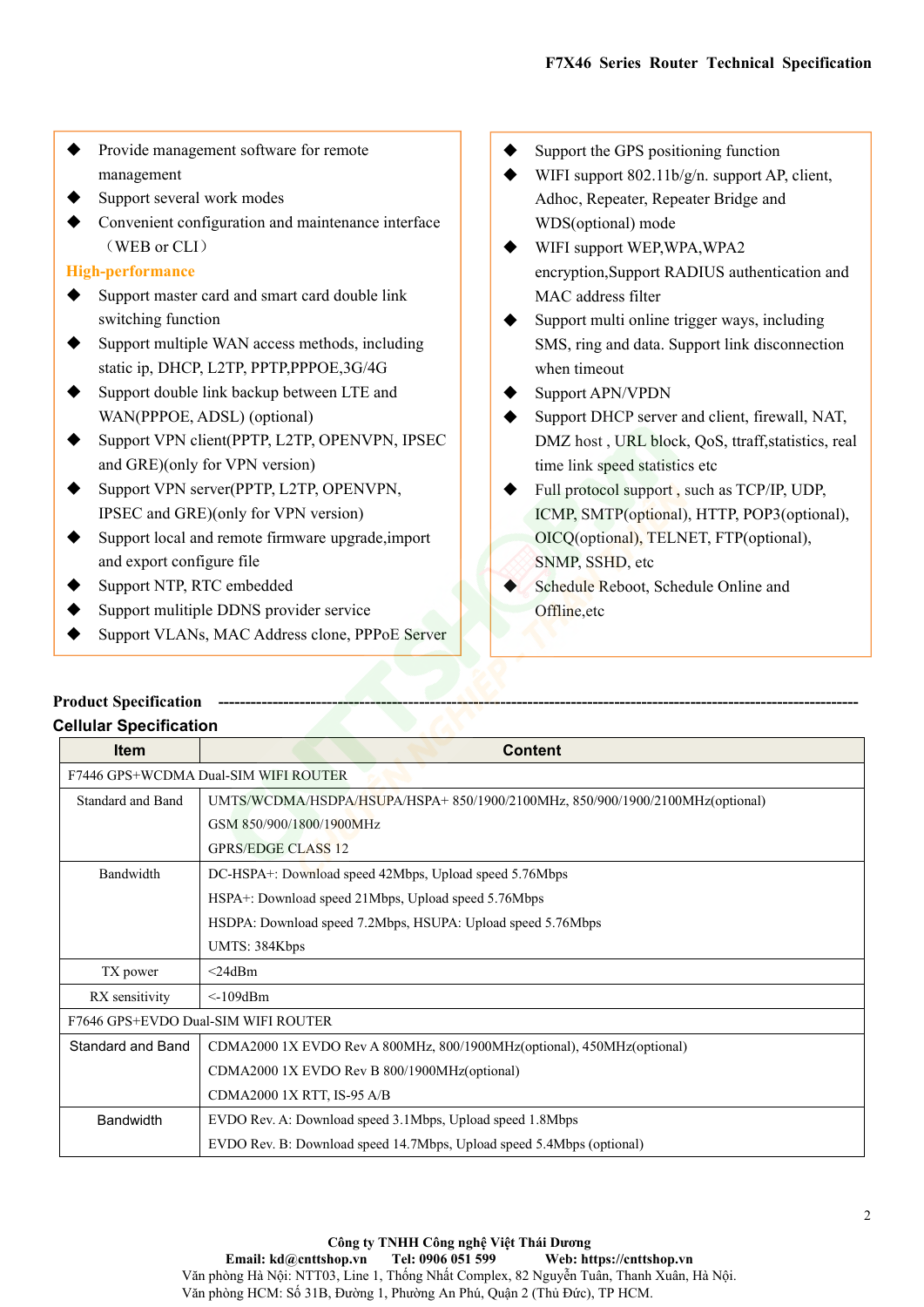|                          | F7X46 Series Router Technical Specification                                         |
|--------------------------|-------------------------------------------------------------------------------------|
|                          |                                                                                     |
|                          |                                                                                     |
| TX power                 | $<$ 23dBm                                                                           |
| RX sensitivity           | $<$ -104dBm                                                                         |
|                          | F7746 GPS+TDD LTE Dual-SIM LTE WIFI ROUTER                                          |
| Standard and Band        | LTE TDD 2600/1900/2300MHz(Band 38/39/40), 800/1400/1800MHz(Band 27/61/62)(optional) |
|                          | TD-SCDMA 2010/1900MHz(A/F frequency band, Band 34/39)                               |
|                          | GSM /GPRS/EDGE 900/1800/1900MHz                                                     |
| Bandwidth                | LTE TDD: Download speed 61Mbps, Upload speed 18Mbps                                 |
|                          | TD-HSPA+: Download speed 4.2Mbps, Upload speed 2.2Mbps                              |
|                          | TD-HSPA: Download speed 2.2Mbps, Upload speed 2.2Mbps                               |
| TX power                 | $<$ 23dBm                                                                           |
| RX sensitivity           | < 97dBr                                                                             |
|                          | F7846 GPS+FDD LTE Dual-SIM LTE WIFI ROUTER                                          |
| Standard and Band        | LTE FDD 2600/2100/1800/900/800MHz, 700/1700/2100MHz(optional)                       |
|                          | DC-HSPA+/HSPA+/HSDPA/HSUPA/UMTS 850/900/2100MHz, 800/850/1900/2100MHz(optional)     |
|                          | EDGE/GPRS/GSM 850/900/1800/1900MHz                                                  |
|                          | <b>GPRS CLASS 10</b>                                                                |
|                          | GPRS CLASS 12                                                                       |
| Bandwidth                | LTE FDD: Download speed 100Mbps, Upload speed 50Mbps                                |
|                          | DC-HSPA+: Download speed 42Mbps, Upload speed 5.76Mbps                              |
|                          | HSPA+: Download speed 21Mbps, Upload speed 5.76Mbps                                 |
|                          | HSDPA: Download speed 7.2Mbps, HSUPA: Upload speed 5.76Mbps                         |
|                          | UMTS: 384Kbps                                                                       |
| TX power                 | <23dBm                                                                              |
| RX sensitivity           | <-97dBm                                                                             |
|                          | F7A46 GPS+LTE Dual-SIM WIFI ROUTER                                                  |
| Standard and Band        | LTE FDD,LTE TDD,EVDO, WCDMA,TD-SCDMA,CDMA1X,GPRS/EDGE                               |
| <b>Bandwidth</b>         | LTE FDD: Download speed 100Mbps, Upload speed 50Mbps                                |
|                          | LTE TDD: Download speed 61Mbps, Upload speed 18Mbps                                 |
|                          | DC-HSPA+: Download speed 42Mbps, Upload speed 5.76Mbps                              |
|                          | TD-HSPA+: Download speed 4.2Mbps, Upload speed 2.2Mbps                              |
|                          | EVDO Rev. A: Download speed 3.1Mbps, Upload speed 1.8Mbps                           |
| TX power                 | $<$ 23dBm                                                                           |
| RX sensitivity           | $<$ -97dBm                                                                          |
|                          |                                                                                     |
| <b>GPS Specification</b> |                                                                                     |
| Item                     | <b>Content</b>                                                                      |
| <b>GPS Module</b>        | Industrial GPS module                                                               |
| Receiver Type            | 50-channel                                                                          |
|                          | GPS L1(1575.42MHz)C/A code                                                          |
|                          | COAC. WAAC FONOC MOAC CACAN                                                         |

|                          | TD-HSPA+: Download speed 4.2Mbps, Upload speed 2.2Mbps    |
|--------------------------|-----------------------------------------------------------|
|                          | EVDO Rev. A: Download speed 3.1Mbps, Upload speed 1.8Mbps |
| TX power                 | $<$ 23dBm                                                 |
| RX sensitivity           | $<$ -97dBm                                                |
| <b>GPS Specification</b> |                                                           |
| <b>Item</b>              | <b>Content</b>                                            |
| <b>GPS Module</b>        | Industrial GPS module                                     |
| Receiver Type            | 50-channel                                                |
|                          | GPS L1(1575.42MHz)C/A code                                |
|                          | SBAS: WAAS, EGNOS, MSAS, GAGAN                            |
|                          |                                                           |
|                          | Support GALILEO                                           |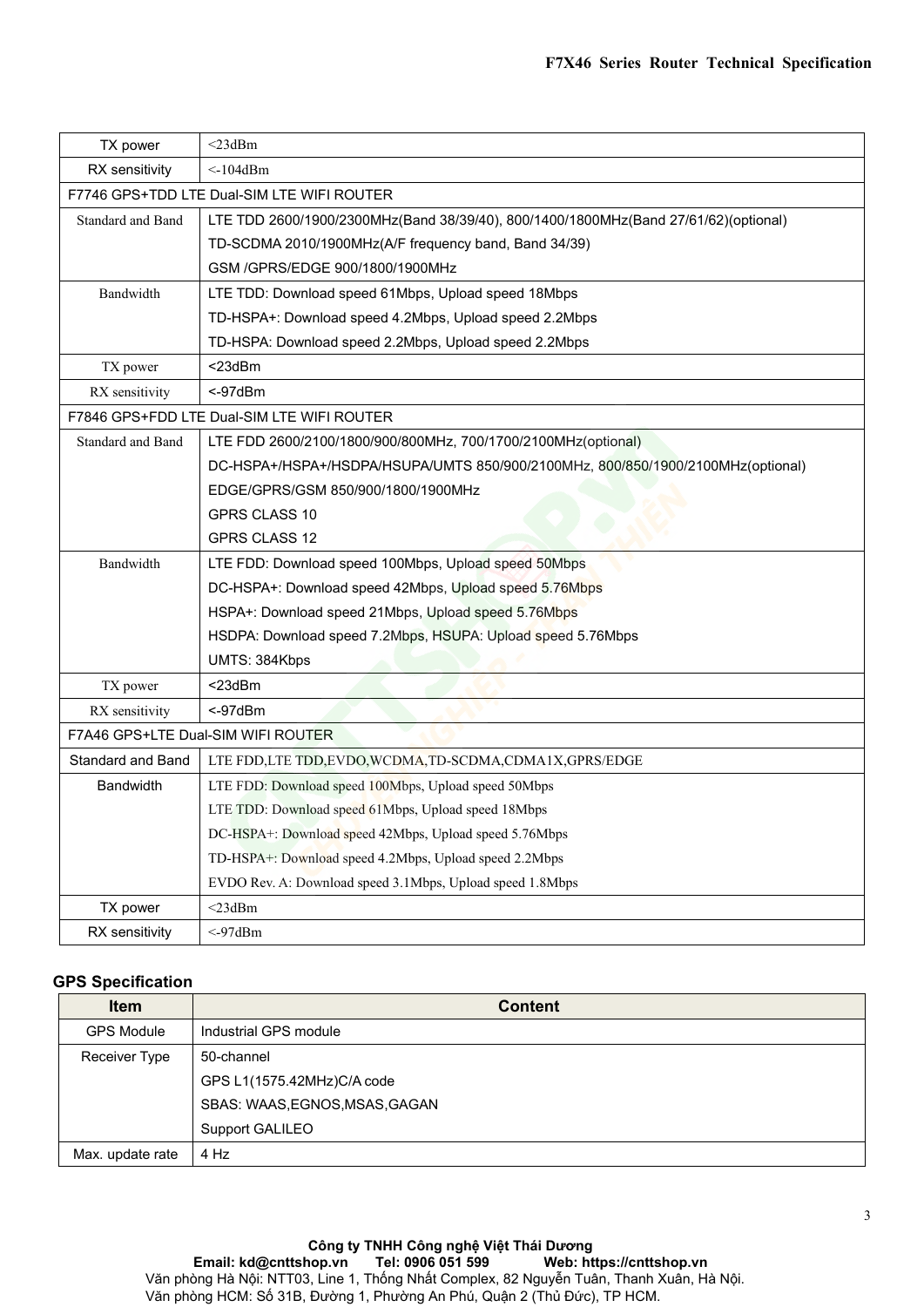|                           |                              |                | F7X46 Series Router Technical Specification |  |
|---------------------------|------------------------------|----------------|---------------------------------------------|--|
|                           |                              |                |                                             |  |
|                           |                              |                |                                             |  |
| Accuracy                  | Position: 2.5m CPE           |                |                                             |  |
|                           | SBAS: 2.0m CPE               |                |                                             |  |
| Acquisition               | Cold starts: 29S             |                |                                             |  |
|                           | Warm starts: 29S             |                |                                             |  |
|                           | Aided starts: <1S            |                |                                             |  |
|                           | Hot starts: <1S              |                |                                             |  |
| Sensitivity               | Tracking: - 160dBm           |                |                                             |  |
|                           | Reacquisition: -160dBm       |                |                                             |  |
|                           | Cold starts: -144dBm         |                |                                             |  |
| Timing accuracy           | RMS: 30ns                    |                |                                             |  |
|                           | 99%: <60ns                   |                |                                             |  |
|                           | Granularity: 21ns            |                |                                             |  |
| Time pulse                | Configurable, 0.25 to 1000Hz |                |                                             |  |
|                           |                              |                |                                             |  |
| <b>WIFI Specification</b> |                              |                |                                             |  |
| <b>Item</b>               |                              | <b>Content</b> |                                             |  |
| Standard                  | IEEE802.11b/g/n              |                |                                             |  |
| <b>Bandwidth</b>          | IEEE802.11b/g: 54Mbps (max)  |                |                                             |  |

| Timing accuracy           | RMS: 30ns                        |
|---------------------------|----------------------------------|
|                           | 99%: <60ns                       |
|                           | Granularity: 21ns                |
| Time pulse                | Configurable, 0.25 to 1000Hz     |
|                           |                                  |
| <b>WIFI Specification</b> |                                  |
| Item                      | <b>Content</b>                   |
| Standard                  | IEEE802.11b/g/n                  |
| <b>Bandwidth</b>          | IEEE802.11b/g: 54Mbps (max)      |
|                           | IEEE802.11n: 150Mbps (max)       |
| Security                  | WEP, WPA, WPA2, etc.             |
|                           | WPS (optional)                   |
| TX power                  | 20dBm(11n),24dBm(11g),26dBm(11b) |
| RX sensitivity            | <-72dBm@54Mpbs                   |
|                           |                                  |
| <b>Hardware System</b>    |                                  |
| Item                      | <b>Content</b>                   |
| CPU                       | Industrial 32bits CPU            |
| <b>FLASH</b>              | 16MB(Extendable to 64MB)         |
| DDR <sub>2</sub>          | <b>128MB</b>                     |
|                           |                                  |

| Security               | WEP, WPA, WPA2, etc.                                                                   |
|------------------------|----------------------------------------------------------------------------------------|
|                        | WPS (optional)                                                                         |
| TX power               | 20dBm(11n),24dBm(11g),26dBm(11b)                                                       |
| RX sensitivity         | <-72dBm@54Mpbs                                                                         |
|                        |                                                                                        |
| <b>Hardware System</b> |                                                                                        |
| <b>Item</b>            | <b>Content</b>                                                                         |
| <b>CPU</b>             | Industrial 32bits CPU                                                                  |
| <b>FLASH</b>           | 16MB(Extendable to 64MB)                                                               |
| DDR <sub>2</sub>       | 128MB                                                                                  |
|                        |                                                                                        |
| <b>Interface type</b>  |                                                                                        |
| <b>Item</b>            | Content                                                                                |
| <b>WAN</b>             | 1 10/100 Mbps WAN port(RJ45), auto MDI/MDIX, 1.5KV magnetic isolation protection       |
| LAN                    | 4 10/100 Mbps Ethernet ports(RJ45), auto MDI/MDIX, 1.5KV magnetic isolation protection |

| Item             | <b>Content</b>                                                                                |
|------------------|-----------------------------------------------------------------------------------------------|
| CPU              | Industrial 32bits CPU                                                                         |
| <b>FLASH</b>     | 16MB(Extendable to 64MB)                                                                      |
| DDR <sub>2</sub> | <b>128MB</b>                                                                                  |
|                  |                                                                                               |
| Interface type   |                                                                                               |
| Item             | Content                                                                                       |
| <b>WAN</b>       | 1 10/100 Mbps WAN port(RJ45), auto MDI/MDIX, 1.5KV magnetic isolation protection              |
| LAN              | 4 10/100 Mbps Ethernet ports (RJ45), auto MDI/MDIX, 1.5KV magnetic isolation protection       |
| Serial           | 1 RS232(or RS485/RS422) port, 15KV ESD protection                                             |
|                  | Data bits: 5, 6, 7, 8                                                                         |
|                  | Stop bits: $1, 1.5$ (optional), $2$                                                           |
|                  | Parity: none, even, odd, space(optional), mark(optional)                                      |
|                  | Baud rate: 2400~115200 bps                                                                    |
| Indicator        | "Power", "System", "Online-1", "Online-2", " Local Network ", "WAN", "GPS", "Signal Strength" |
| Antenna          | Cellular: Standard SMA female interface, 50 ohm, lighting protection(optional)                |
|                  | GPS: Standard SMA female interface, 50 ohm, lighting protection (optional)                    |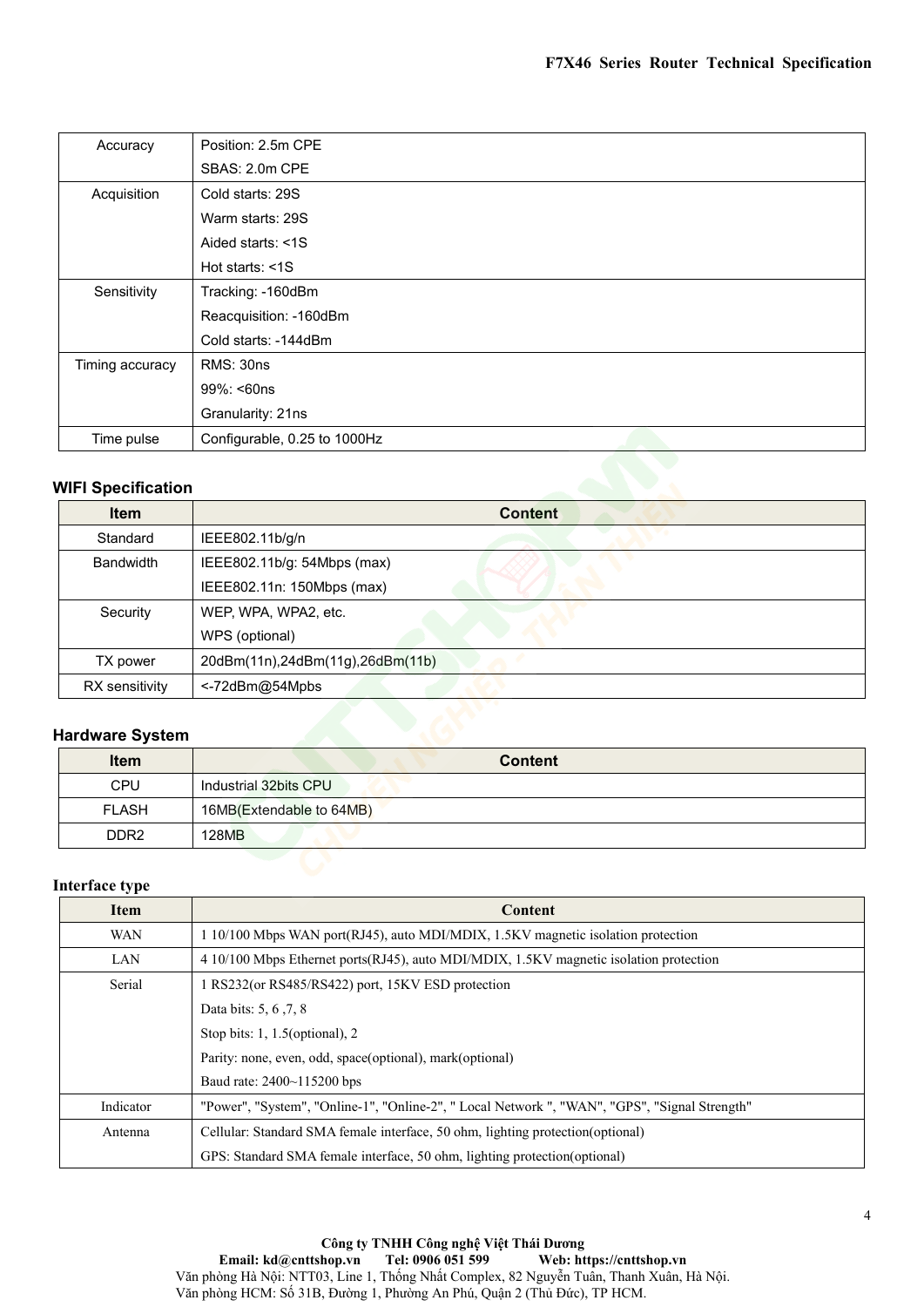| Power range           | DC 5~36V                                                                                                                                     |
|-----------------------|----------------------------------------------------------------------------------------------------------------------------------------------|
| <b>Standard Power</b> | DC 12V/1.5A                                                                                                                                  |
| Item                  | <b>Content</b>                                                                                                                               |
| <b>Power supply</b>   | Note: There may be different components and interfaces in different model, please in kind prevail.                                           |
|                       | ANT<br>Rese<br><b>Local Network</b>                                                                                                          |
|                       | u G<br><b>Local Network</b><br>٠<br>a<br>۰<br>٠<br>۰<br>$\bullet$<br>ø<br><b>GPS</b><br>Online-2 Online-1<br>WAN<br>System Power<br>SIM/LITM |
|                       |                                                                                                                                              |
| Power<br>Reset        | Standard 3-PIN power jack, reverse-voltage and overvoltage protection<br>Restore the router to its original factory default settings         |
| SIM/UIM               | Standard 3V/1.8V user card interface, 15KV ESD protection                                                                                    |
|                       | WIFI: Standard SMA male interface, 50 ohm, lighting protection(optional)                                                                     |

| <b>Item</b>                  | <b>Content</b> |
|------------------------------|----------------|
| Standard Power   DC 12V/1.5A |                |
| Power range                  | DC 5~36V       |

## **Consumption**

| <b>Power supply</b>             |                                       |
|---------------------------------|---------------------------------------|
| <b>Item</b>                     | <b>Content</b>                        |
| <b>Standard Power</b>           | DC 12V/1.5A                           |
| Power range                     | DC 5~36V                              |
|                                 |                                       |
| <b>Consumption</b>              |                                       |
| <b>Working</b>                  | <b>Consumption</b>                    |
| condition                       |                                       |
| Standby                         | 4G:305~345mA@12VDC 3G:285~310mA@12VDC |
| Communication                   | 4G:355~595mA@12VDC 3G:315~390mA@12VDC |
| <b>Physical Characteristics</b> |                                       |
|                                 |                                       |
| <b>Item</b>                     | Content                               |
| Housing                         | Iron, providing IP30 protection       |
| Dimensions                      | $207x135x28$ mm                       |
| Weight                          | 790g                                  |

| <b>Working</b>                  | <b>Consumption</b>                                   |
|---------------------------------|------------------------------------------------------|
| condition                       |                                                      |
| Standby                         | 4G:305~345mA@12VDC 3G:285~310mA@12VDC                |
| Communication                   | 4G:355~595mA@12VDC 3G:315~390mA@12VDC                |
|                                 |                                                      |
| <b>Physical Characteristics</b> |                                                      |
| <b>Item</b>                     | Content                                              |
| Housing                         | Iron, providing IP30 protection                      |
| <b>Dimensions</b>               | $207x135x28$ mm                                      |
| Weight                          | 790g                                                 |
|                                 |                                                      |
| <b>Environmental Limits</b>     |                                                      |
| <b>Item</b>                     | Content                                              |
| Operating                       | $-35 \rightarrow +75$ °C $(-31 \rightarrow +167$ °F) |
| Temperature                     |                                                      |

| Housing                     | Iron, providing IP30 protection                       |
|-----------------------------|-------------------------------------------------------|
| Dimensions                  | $207x135x28$ mm                                       |
| Weight                      | 790g                                                  |
|                             |                                                       |
| <b>Environmental Limits</b> |                                                       |
| <b>Item</b>                 | <b>Content</b>                                        |
| Operating                   | $-35 \rightarrow +75$ °C $(-31 \rightarrow +167$ °F)  |
| Temperature                 |                                                       |
| Storage                     | $-40 \rightarrow +85$ °C ( $-40 \rightarrow +185$ °F) |
| Temperature                 |                                                       |
| <b>Operating Humidity</b>   | 95% (unfreezing)                                      |
|                             |                                                       |
|                             |                                                       |
|                             |                                                       |